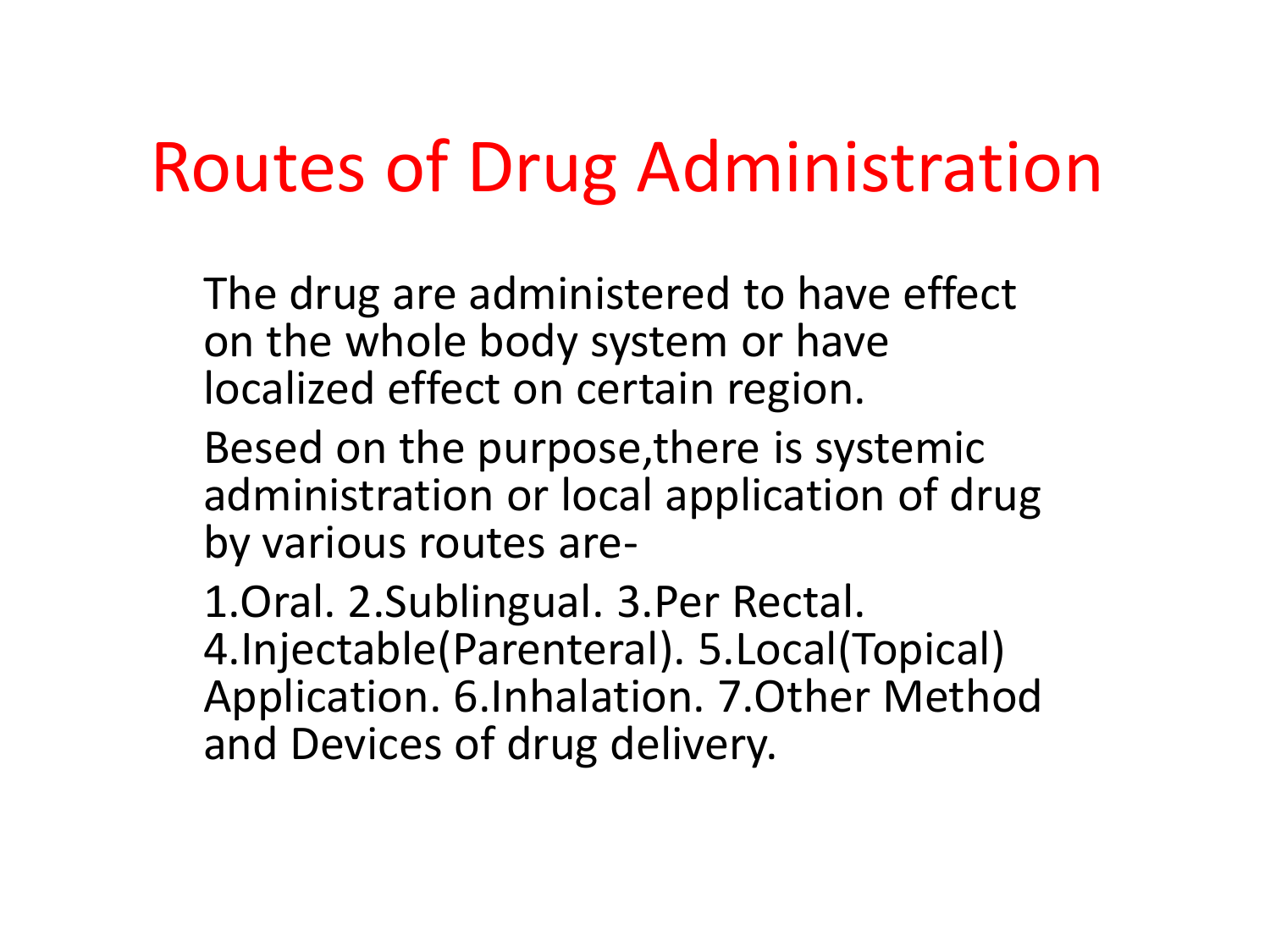### ORAL ROUTE=

- Drug which are absorbable and stable in GIT are given by this route.
- Though majority drugs are administrated by this route but every drug cannot be given by this route or disadvantages of this route=it take some time before drug effect is seen and intensity of effect may not predictable thus ,this route will not be suitable for emergency condition.
- Patient have vomiting and diarrhoea,this route not prefered.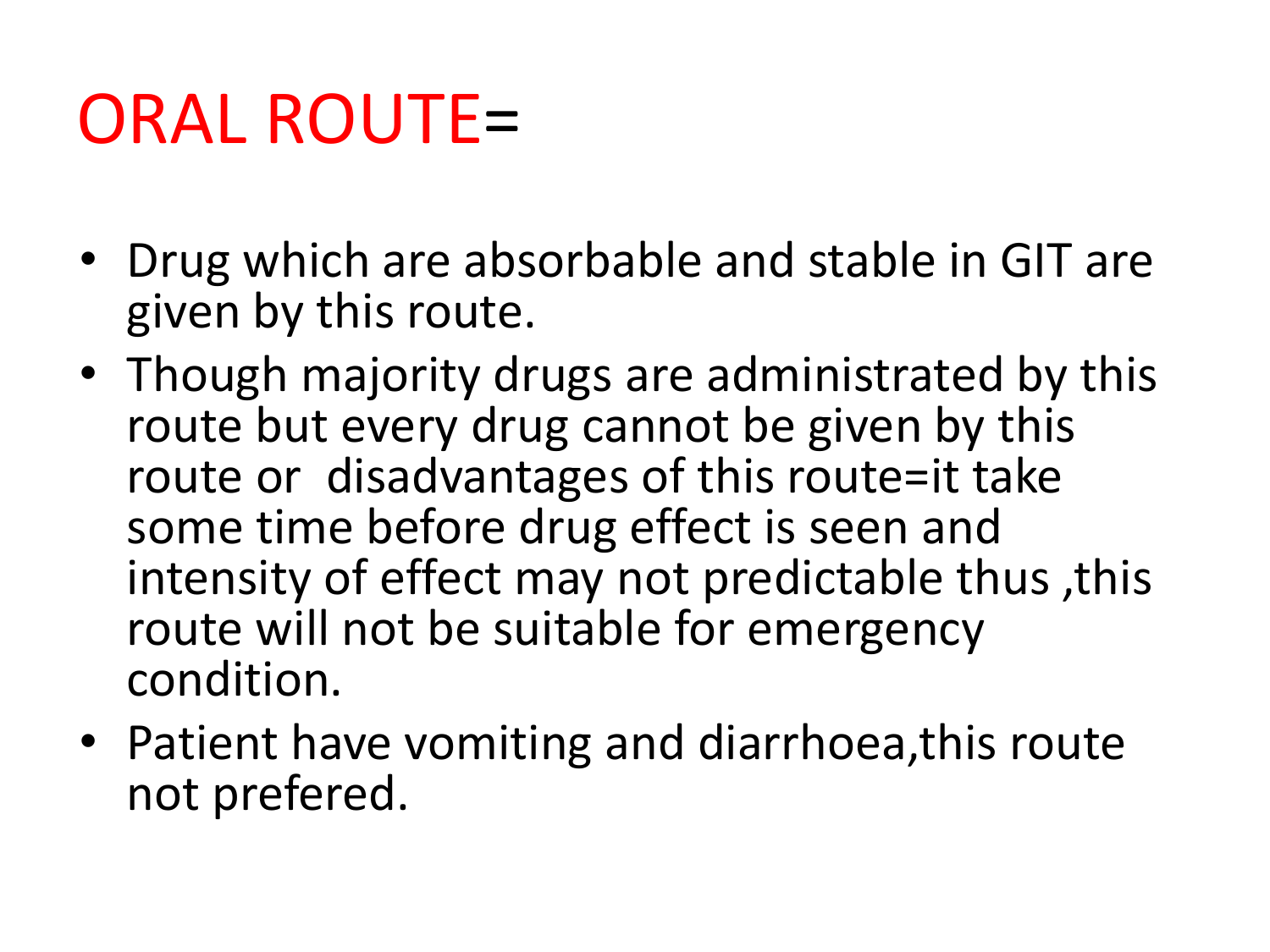## For majority of situation it serves the purpose or advantage of this route=

• Dose adjustment is easy. Self administration is possible,comparatively it is less costly and possibility of injury or infection is not there so it is most convenient to patient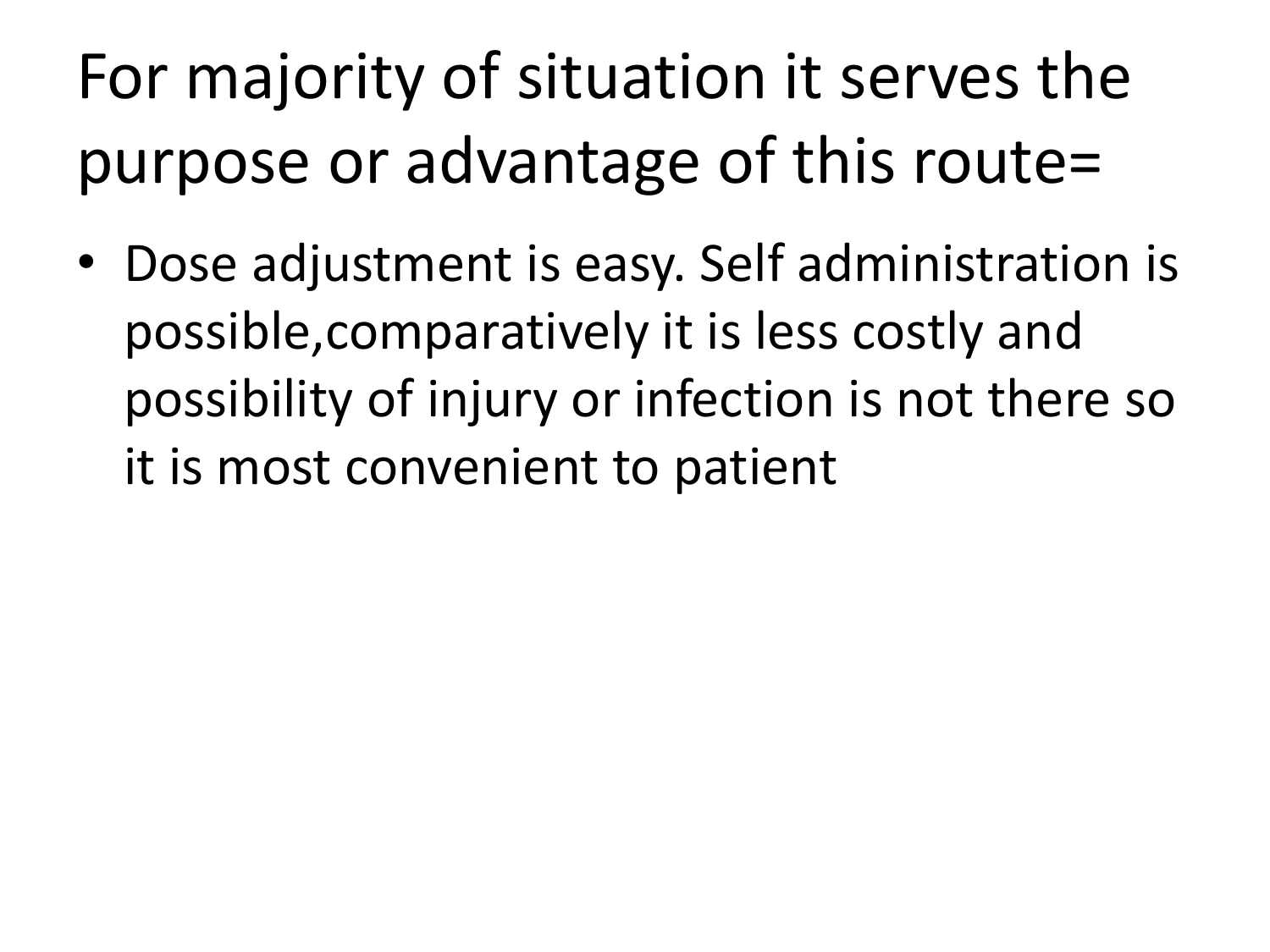# Drug which are not absorbable;which are destroyed in GIT;

- Which are destroyed during portal circulation after absorption(having high first pass metabolism)and drugs which are irritant cannot given by this route.
- Patients who are appose non-cooperative unconscious patients should not be given drug by this route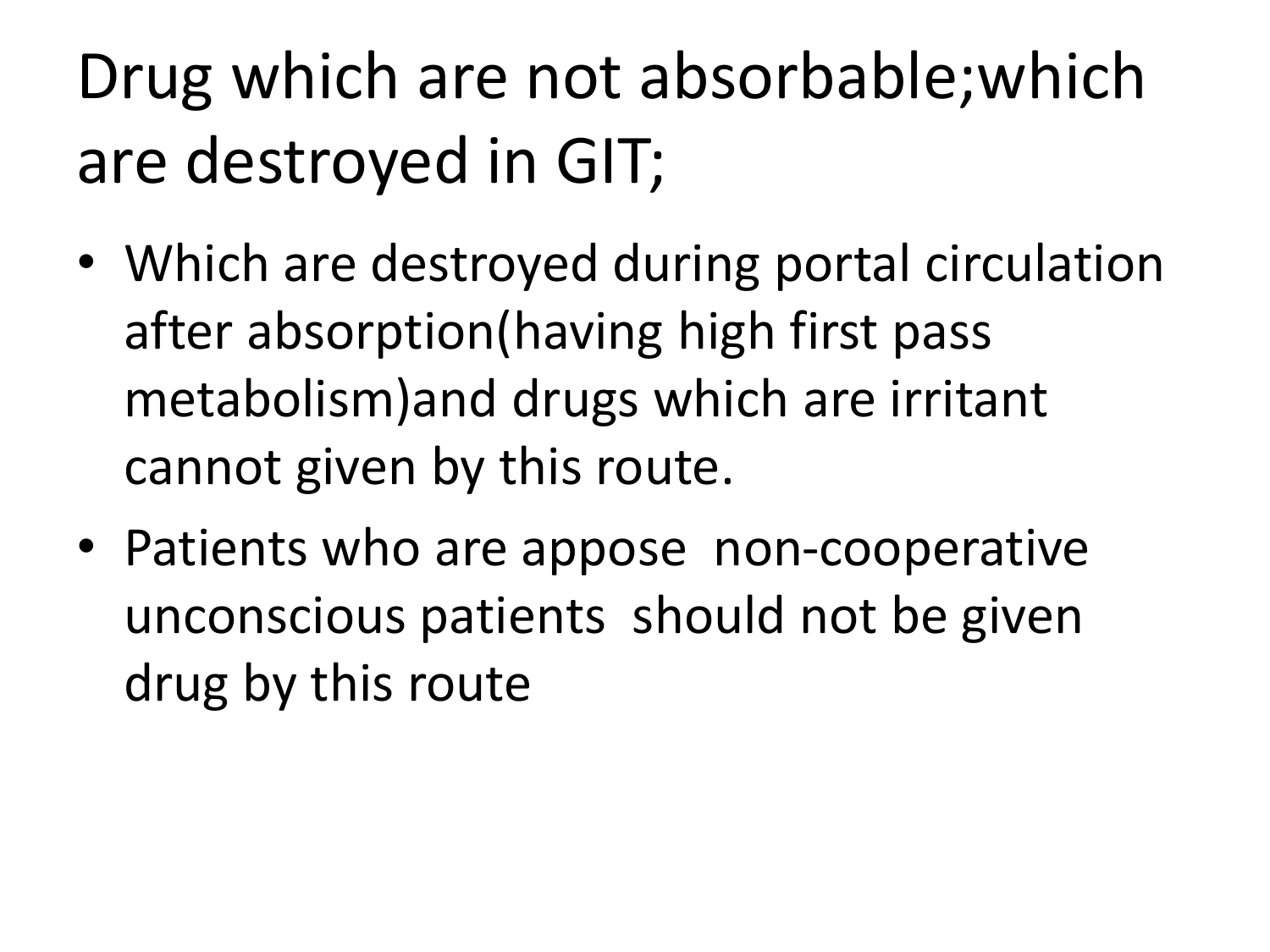#### SUBLINGUAL ROUTE=

- This is a peculiar route for the drugs undergoing high first pass metabolism.
- The tablet is kept underneath the tongue and drug is allowed to get absorbed.
- The drug rapidly absorbed and immediate systemic effect is produced.
- Very few drugs are given by this route.In case of angina pectoris glyceryl trinatrate and isosorbide dinitrate are use sublingually.
- Buprenorphine is use sublingually for chronic pain in malingnancy.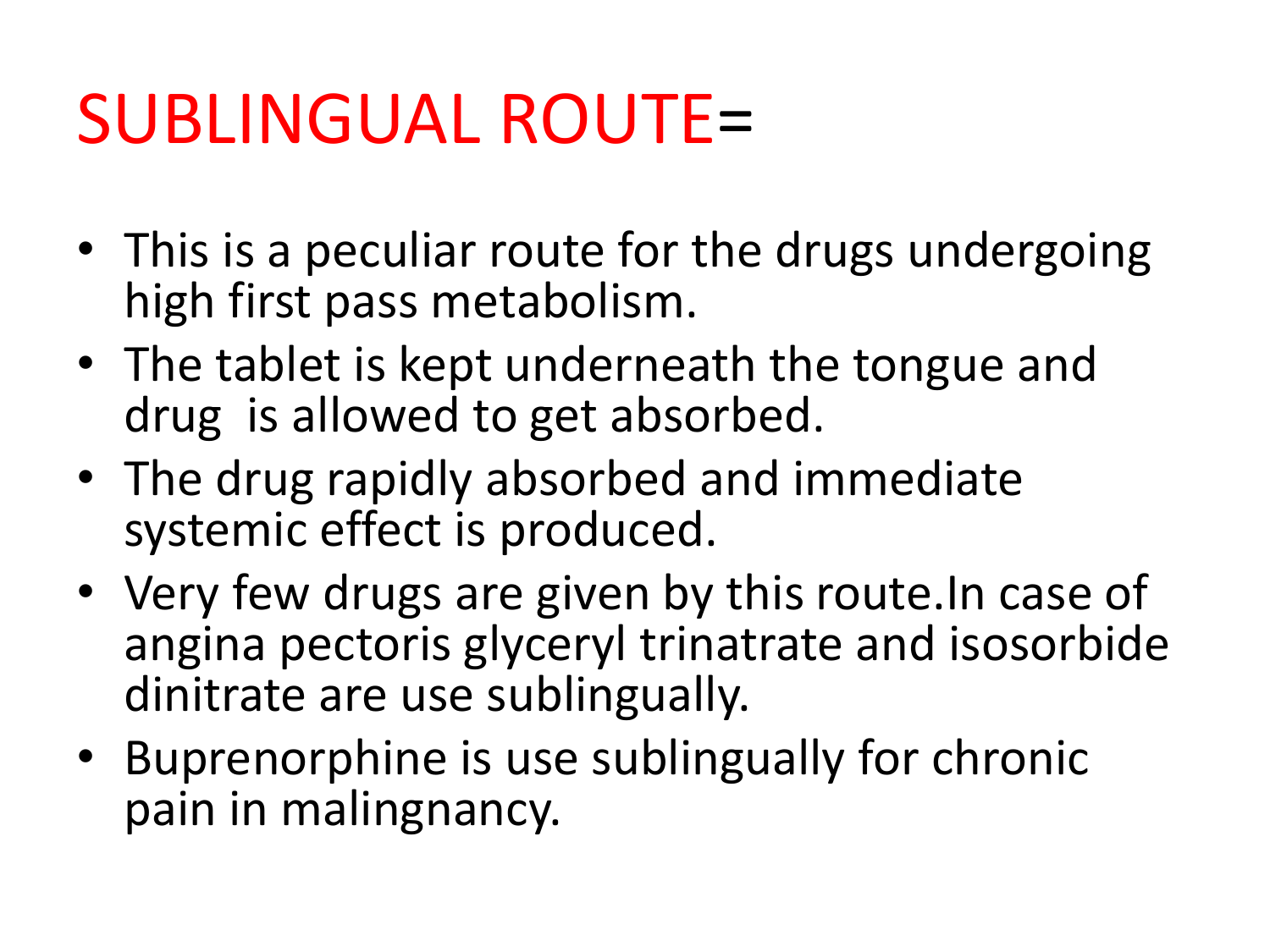## PER RECTAL(PR)=

- It is less preferred route, being cumbersome.
- For the purpose of sysemic action ,very few drugs are used in this route.
- Use of diazepam by this route for status epilepticus or febrile convulsion is important in children.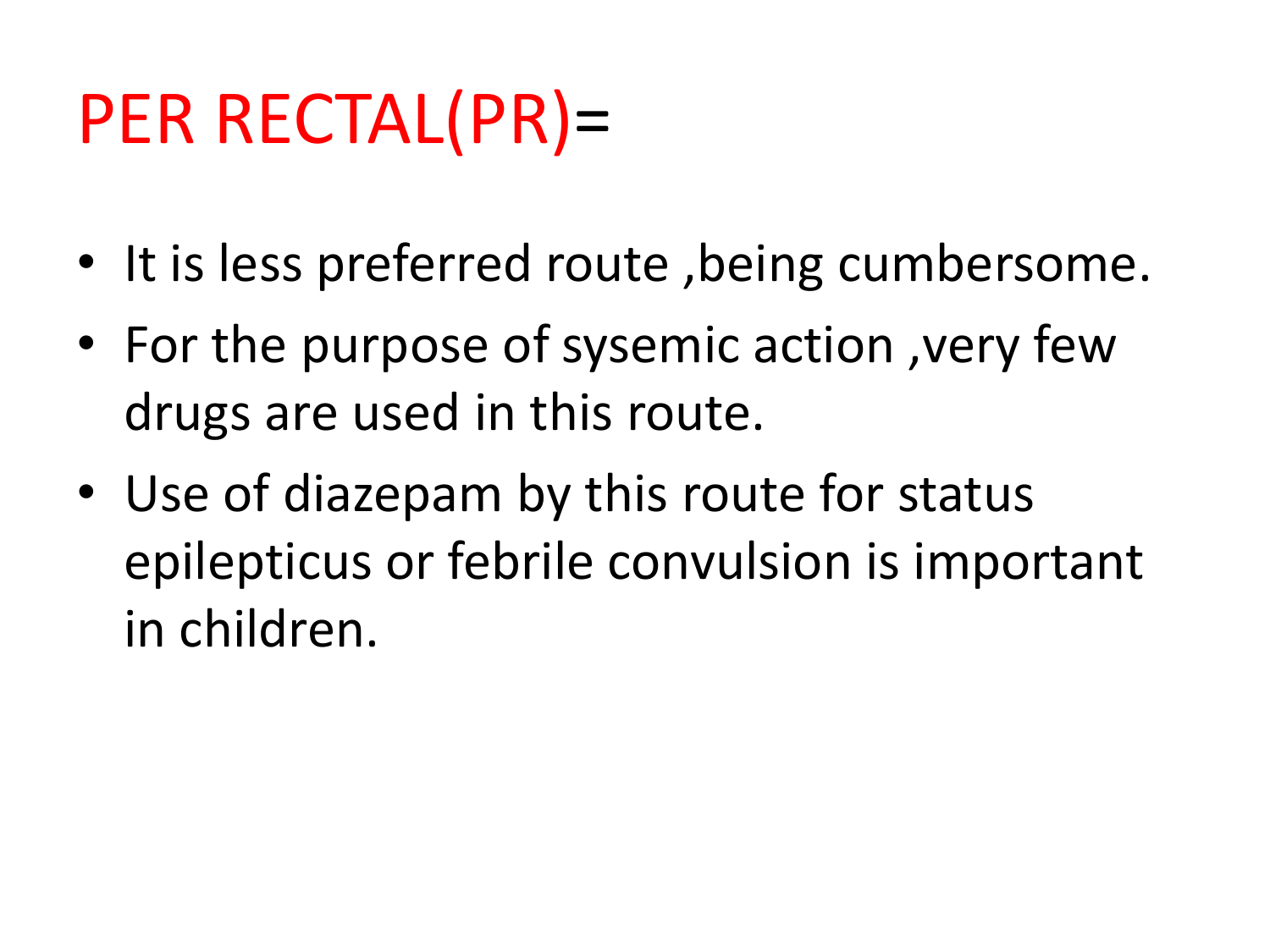### INJECTABLE(Parenteral)=

- As better and quicker absorption is expected by this route,it is important route in case of emergency situation and for the not absorbable orally.
- This will be suitable in unconscious and uncooperative patient.
- Accurate dose adjustment is possible by this route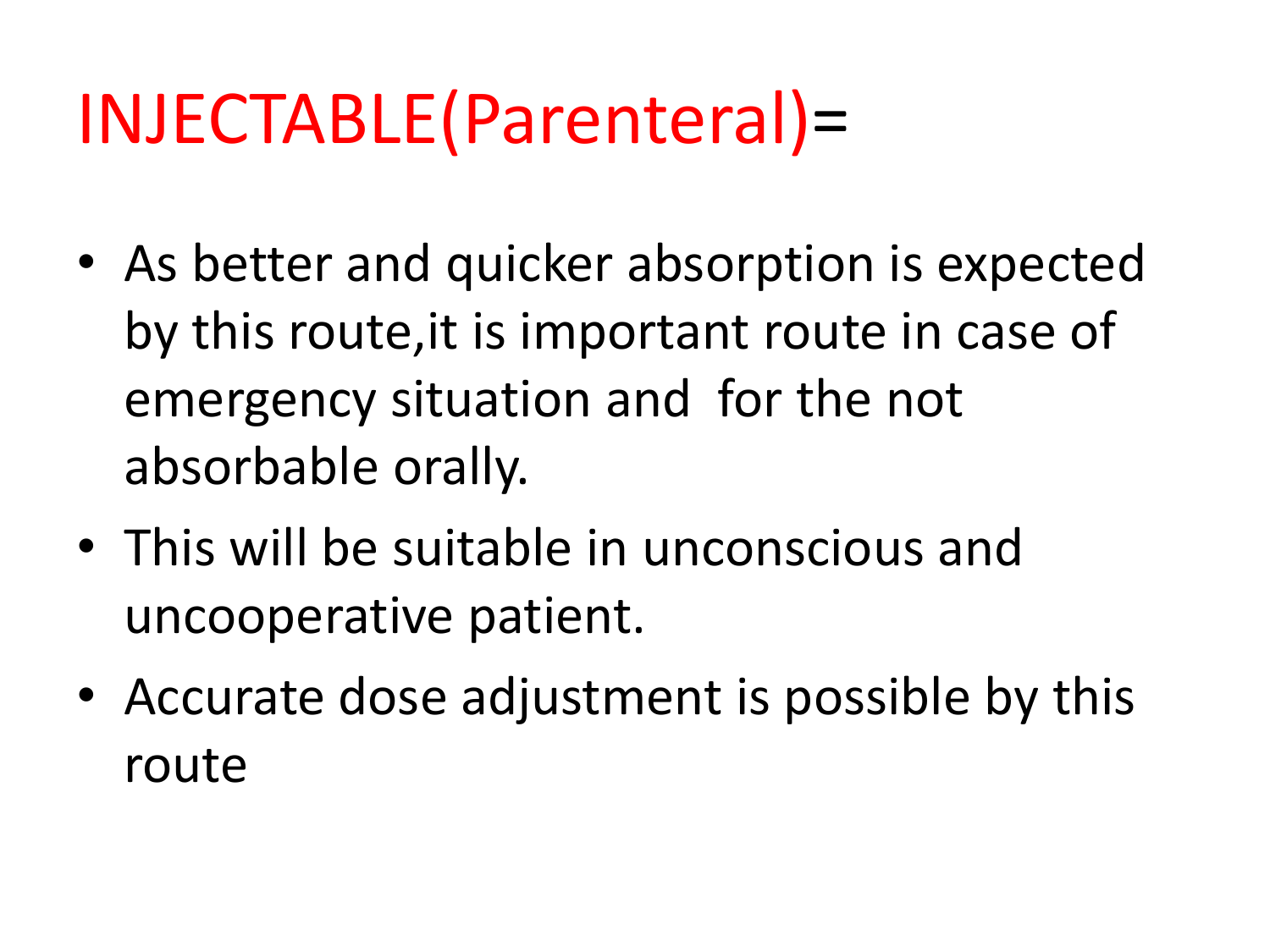When drug cannot be given oral because of irritation or patient has vomiting, diarrhea and dehydration injection route is preferred. There will no problem related to high first pass metabolism in port circulation,because portal circulation being bypassed.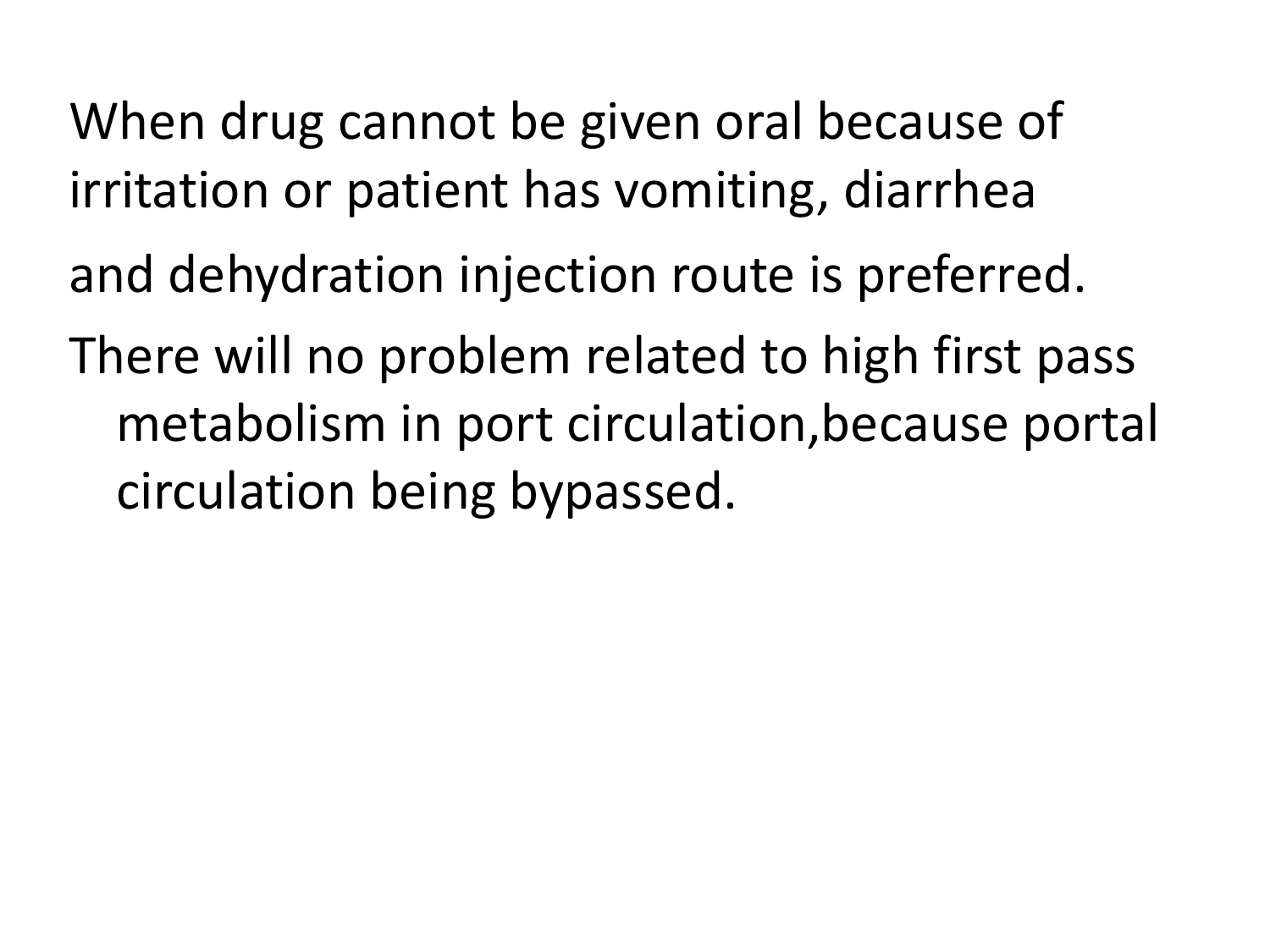## It is not a convenient route for self administration of drug.

- Some injection(particular with irritant drugs)are pain ful.
- There is possibility of local damage(be care ful to nerve at the site of injection,repeated injection of insulin causes lipodystrophyin diabetic patient).
- Aseptic precaution are needed in this route.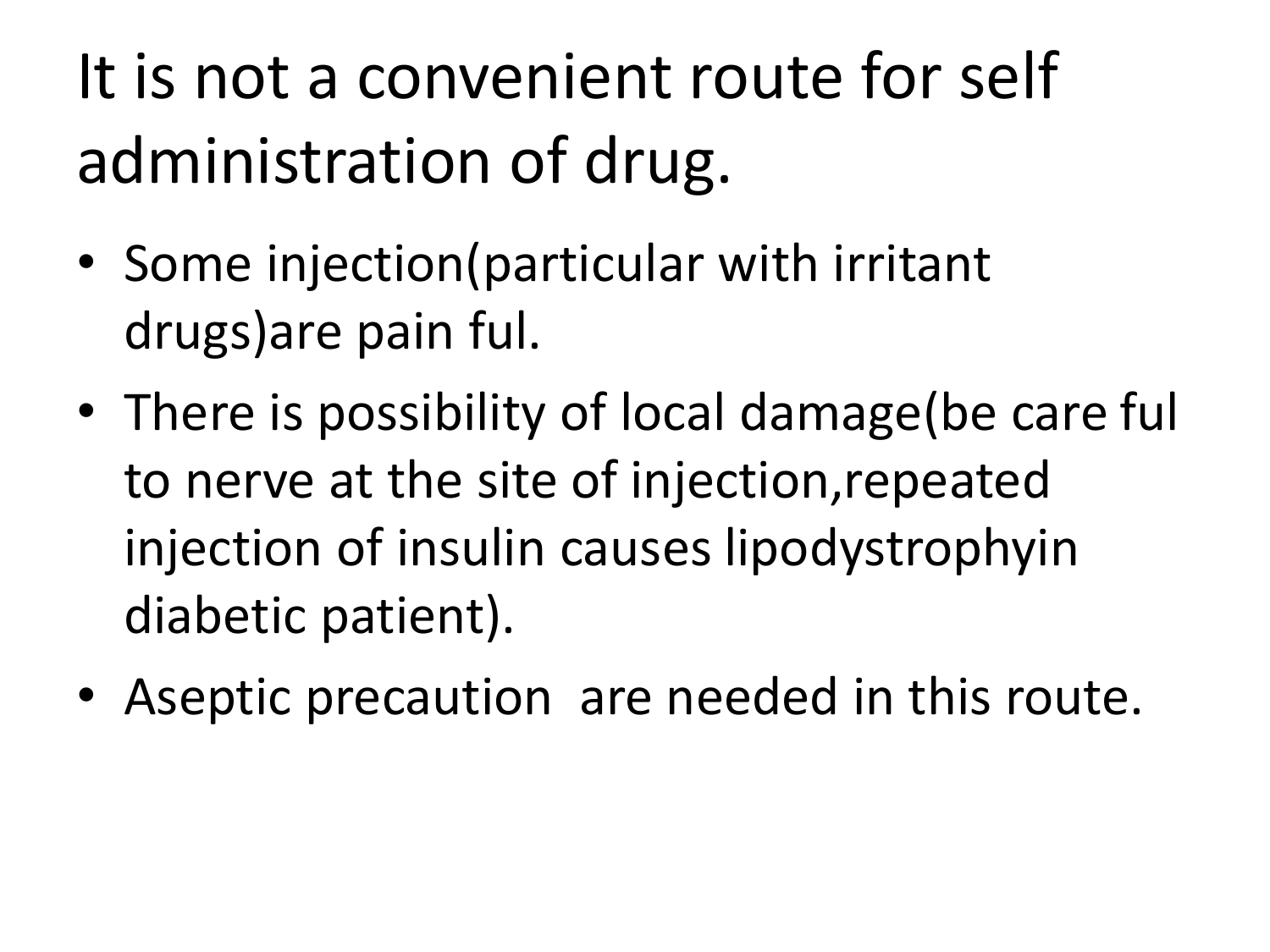Various way of injection eg. sc,im,iv, intra-thecal;intra-peritoneal;

• Intra-articular;intra- arterial;subconjuctival;retro-bulbar;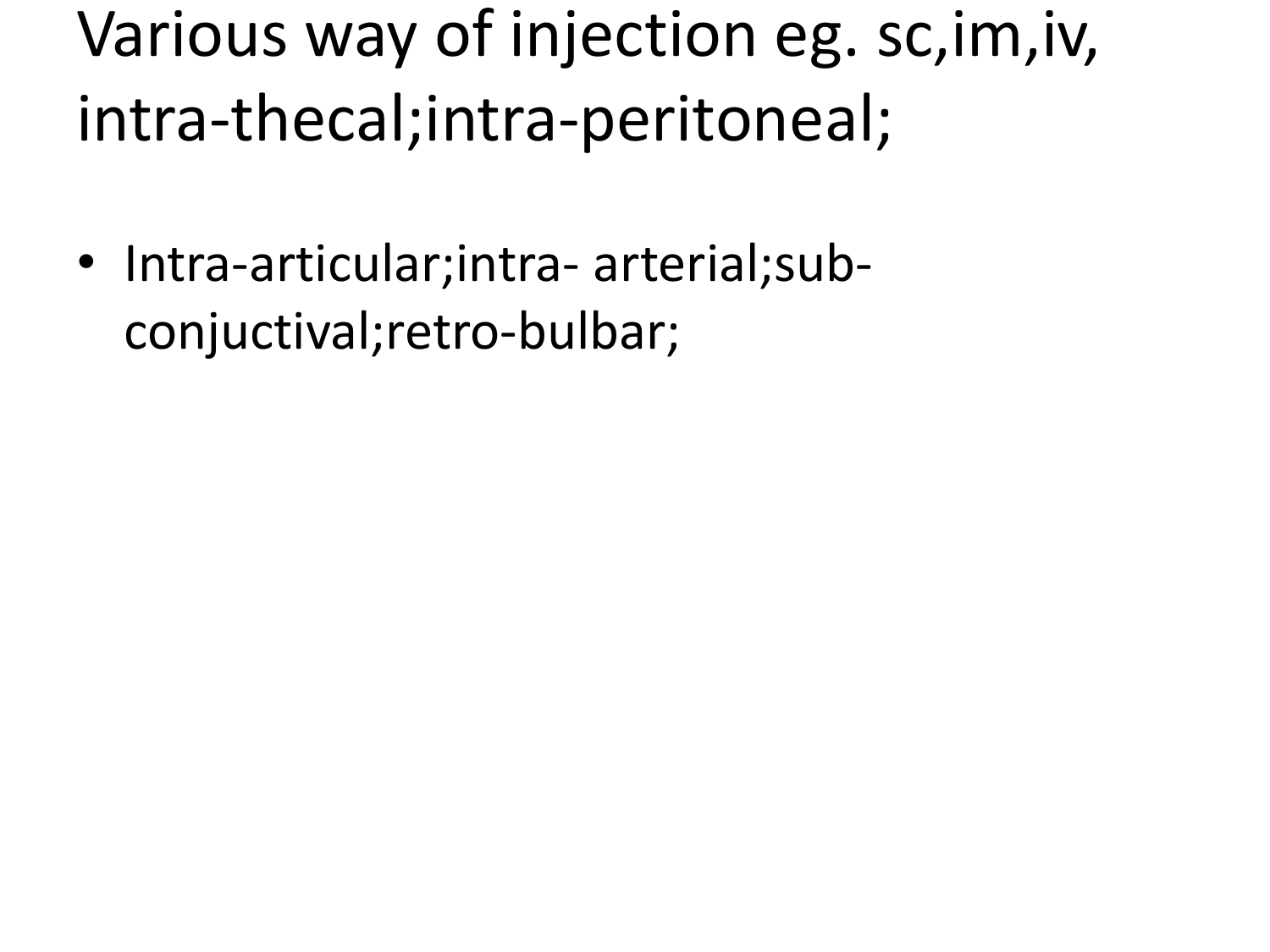### INTRA-DERMAL(id)=

Vary small quantity of the drug is administered(only0.1-0.2ml);the injection is painfull;only test dose is administered(to determine hypersensitivity reaction).

- BCG vaccine is given by this route
- Drug kept under the skin by this route.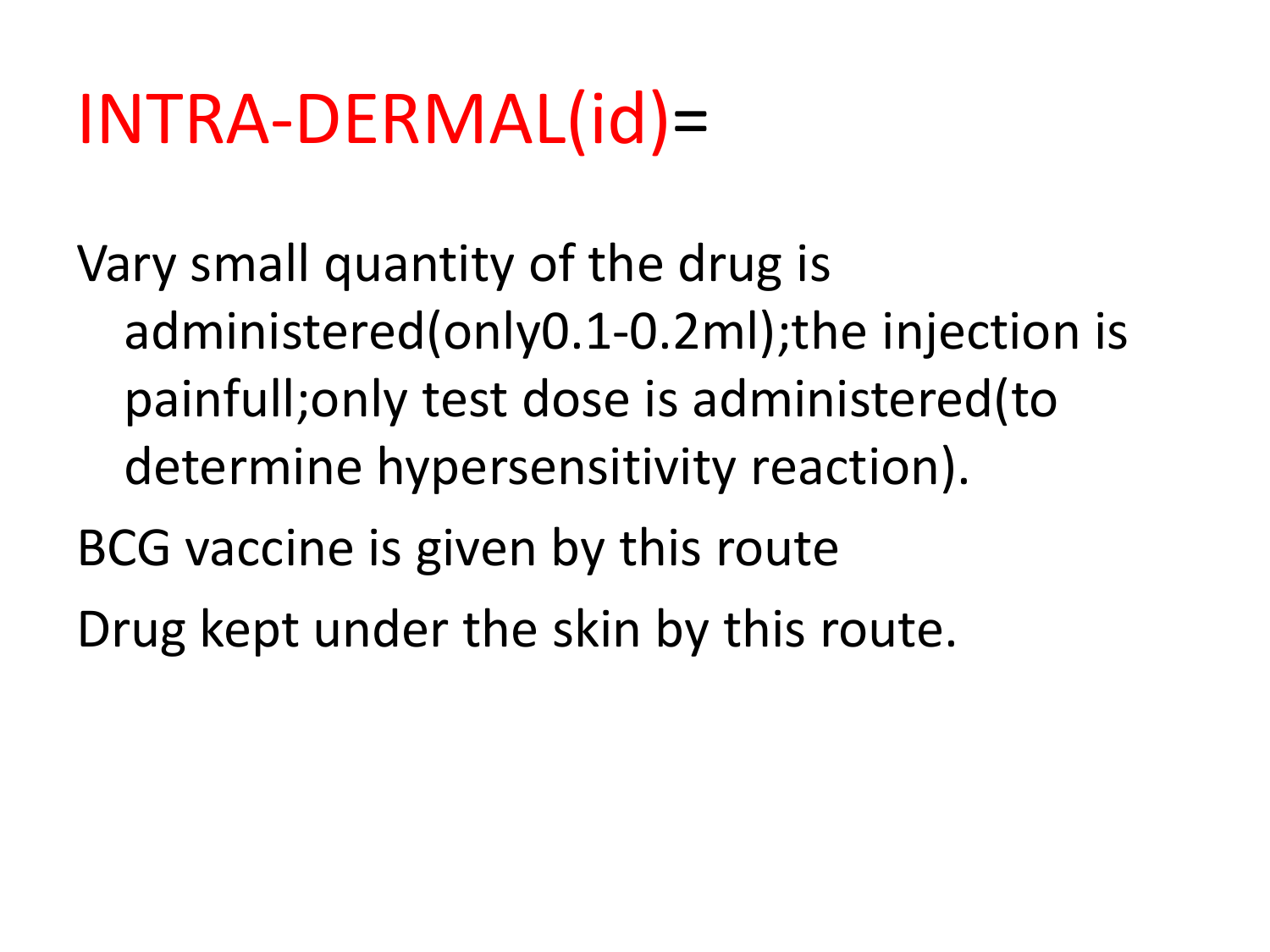# INTRAVENOUS(IV)=

- There is very quick effect as drugs enters the circulation(no process of absorption is involved).
- Rapid(bolus)administration into high concentration reaching to the heart may causes cardiac toxicity.
- Suspensions and oily preparation cannot be injected(danger of embolism).
- Irritation of vein can lead to phlebitis and thrombosis.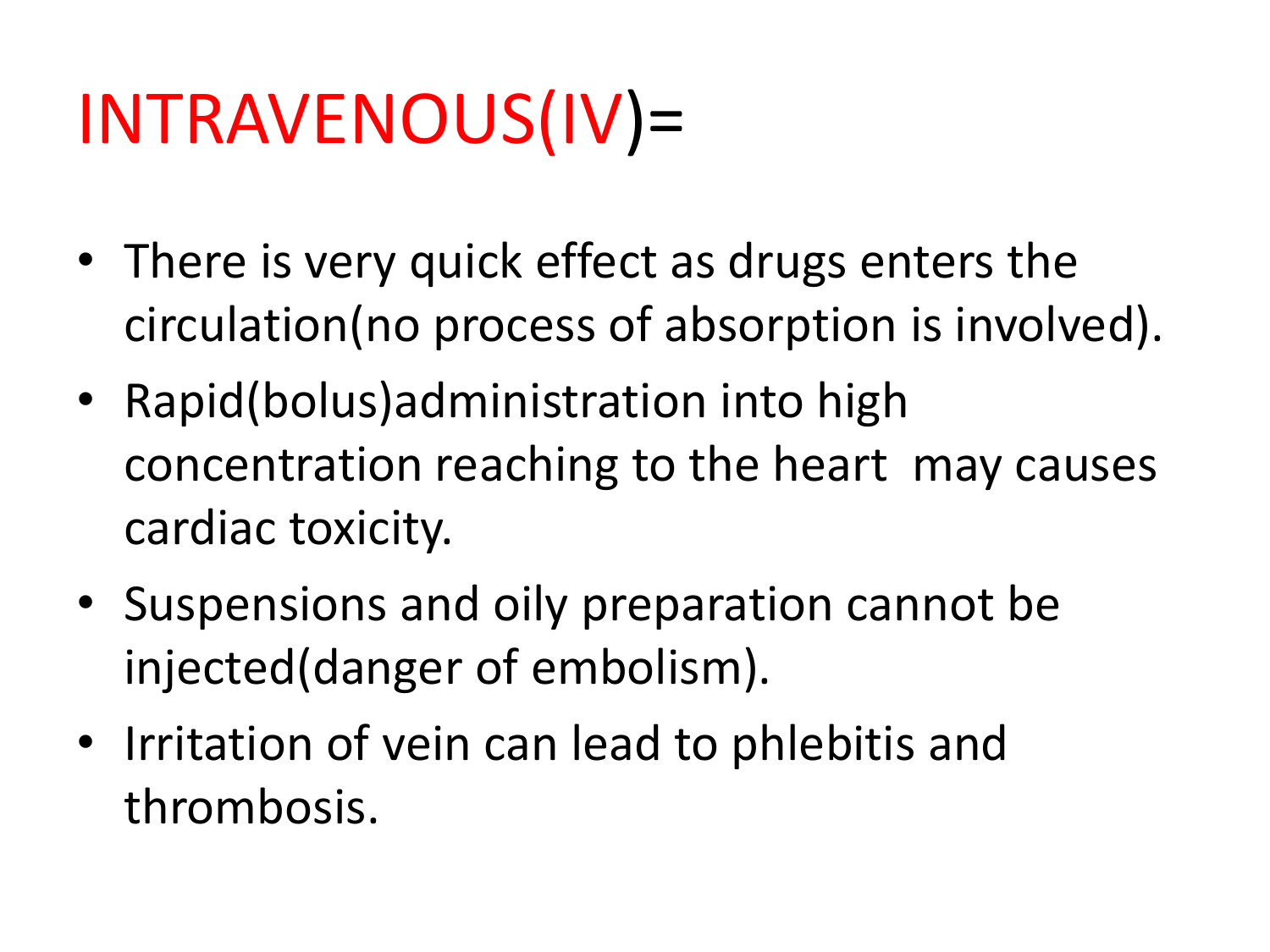- It is easy to adjust the rate of administration with accuracy by this route.
- By this route the drug is administered as
- (A)Bolus injection(diazepam for status epilepticus,diazoxide for the hypertansive emergency).
- (B) as slow intravenous administration after adequate dilution of drug(adrenaline for anaphylatic shock 1ml of adrenaline solution diluted to 10ml saline and 5ml of it is injected over a few minutes)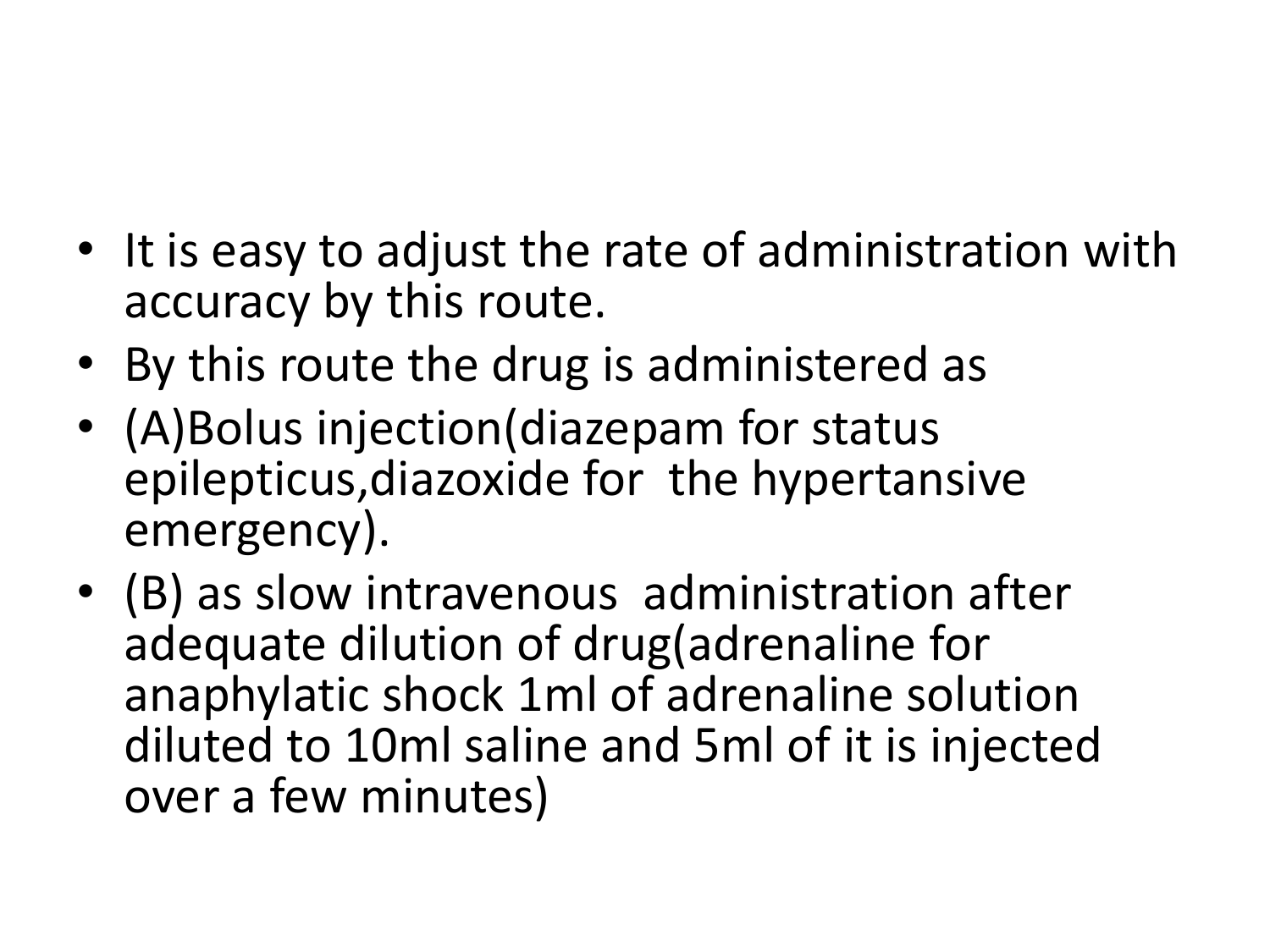- (C)as intra venous infusion drug dilute in a large volume of suitable vehicle is given over a period of a few hours.insuline50 units added to 500ml of saline and infused as 15 drops per min. in a patient of 60kg for t/t of diabetic coma.Dopamine 10-12 drops per min for t/t of cardiogenic shock.
- Intra venous infusion needed when continuous blood level of drug is to be maintained.Drug having very short half life(like insuline,dopamine,oxytocin,lignocaine etc.)are preffered given by this route.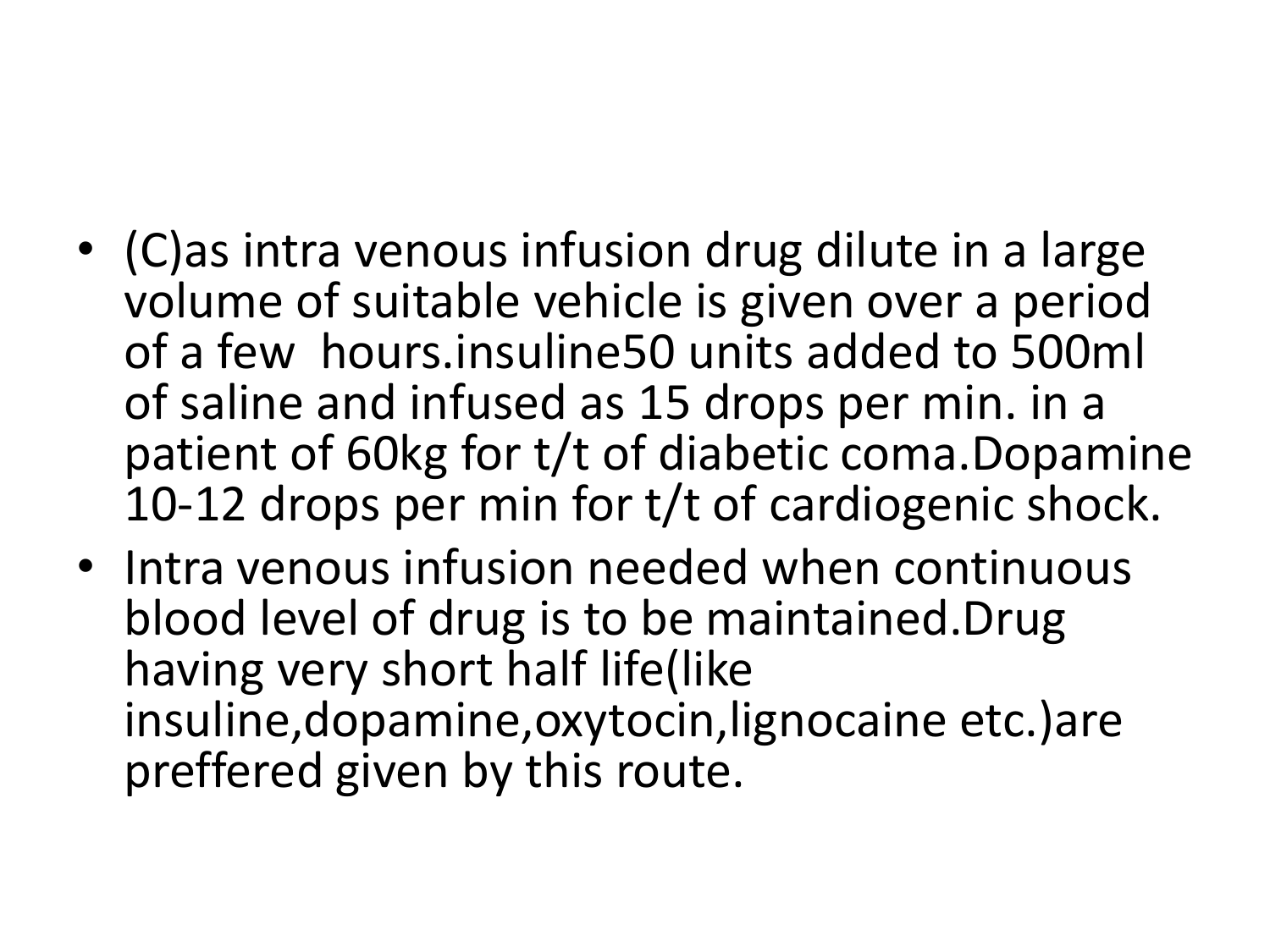# SUCUTANEOUS(SC)=

- About 1-5ml can be injected.
- Non-irritant drugs are injected.
- There is slow and steady absorption occur.
- If peripheral circulation is not maintained,absorption is poor and drug is not effective.
- Insulin and adrenaline are usually administered by this route.
- Lignocaine is given by this route for surgical procedure.
- In this route adrenaline retard the absorption of lignocaine and local aneasthetic effect is prolonged.
- Irritation of vein can lead to phlebitis and thrombosis.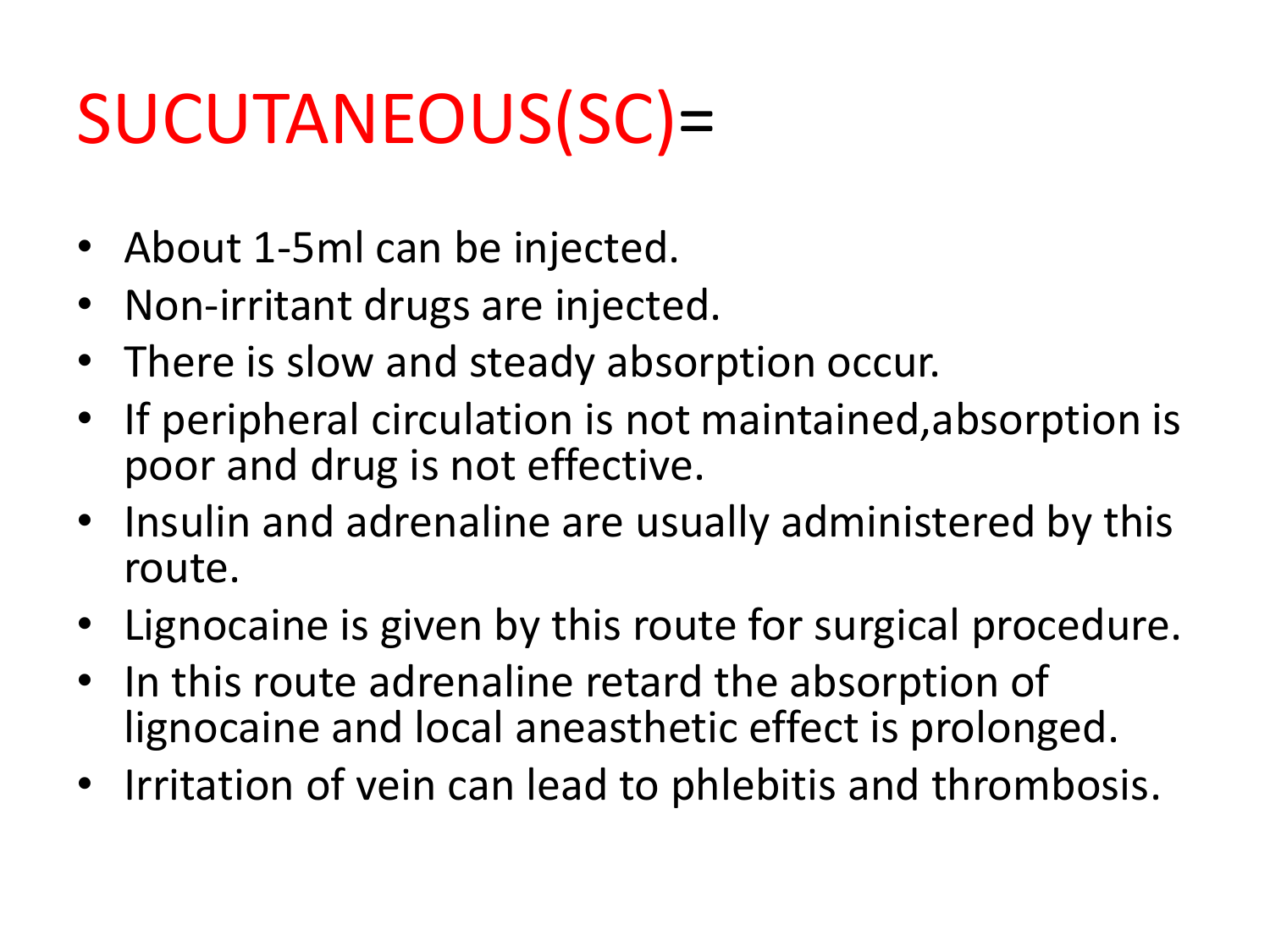## INTRAMUSCULAR(IM) =

- Deltoid,triceps and gluteus maximus muscles are usual sites.
- Injection is less painful.
- Soluble drugs are quickly absorbed.
- In case of repository (depot) preparation like oily solution and suspensions are absorbed slow and steady.
- Exercise and blood flow in the area are determinant of rate of absorption.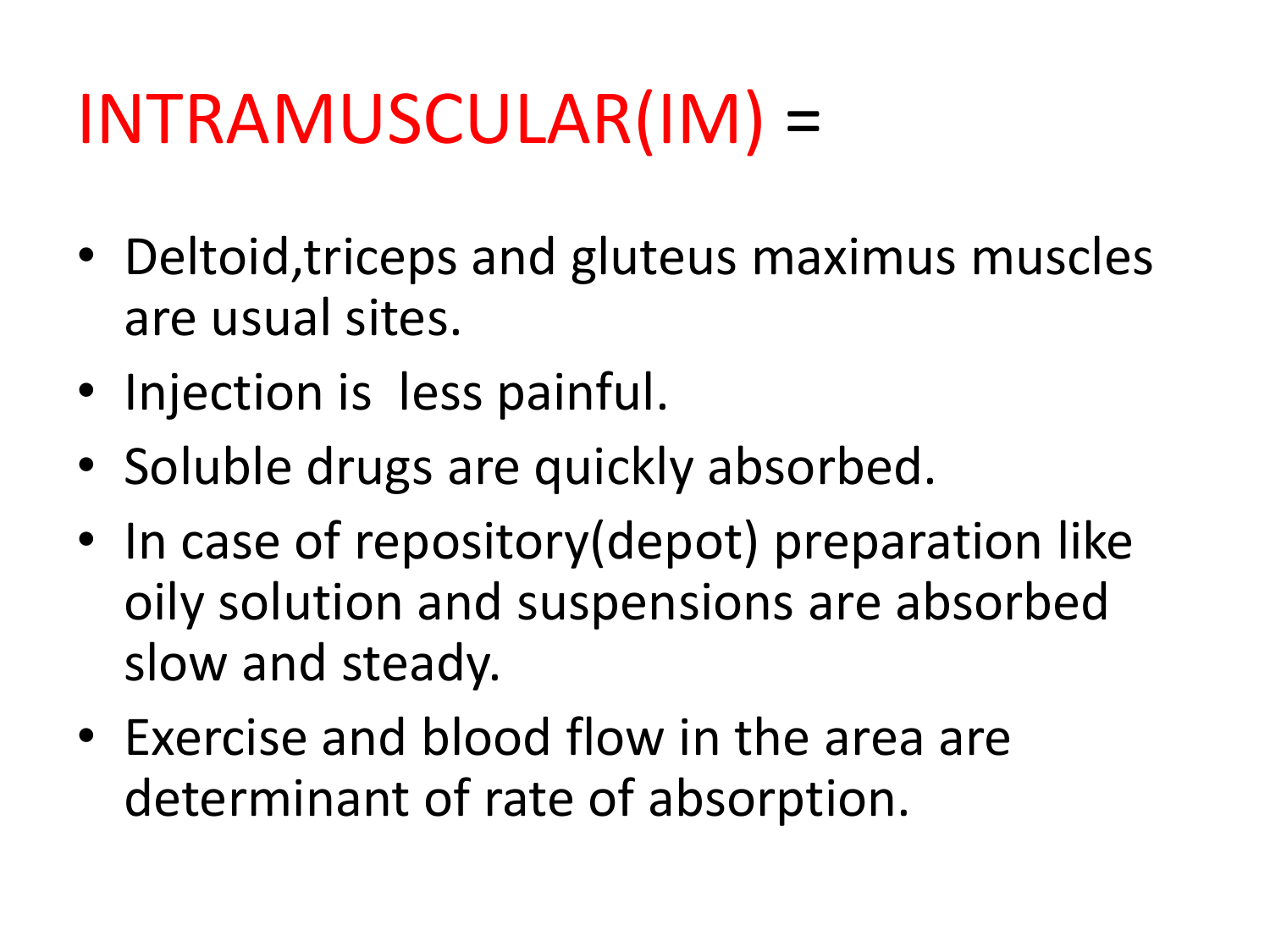### Some special routes of injection=

- Intra-thecal=for spinal anaesthesia
- Intra-peritoneal=large volume can be given;used for peritoneal dialysis.
- Intra-arterial = Radio-opaque dyes are injected for radiography.
- Intra-articular=Steroids can be given in joint cavity.
- Sub –conjuctival, retro-bulbar are specialized route in ophthalmology.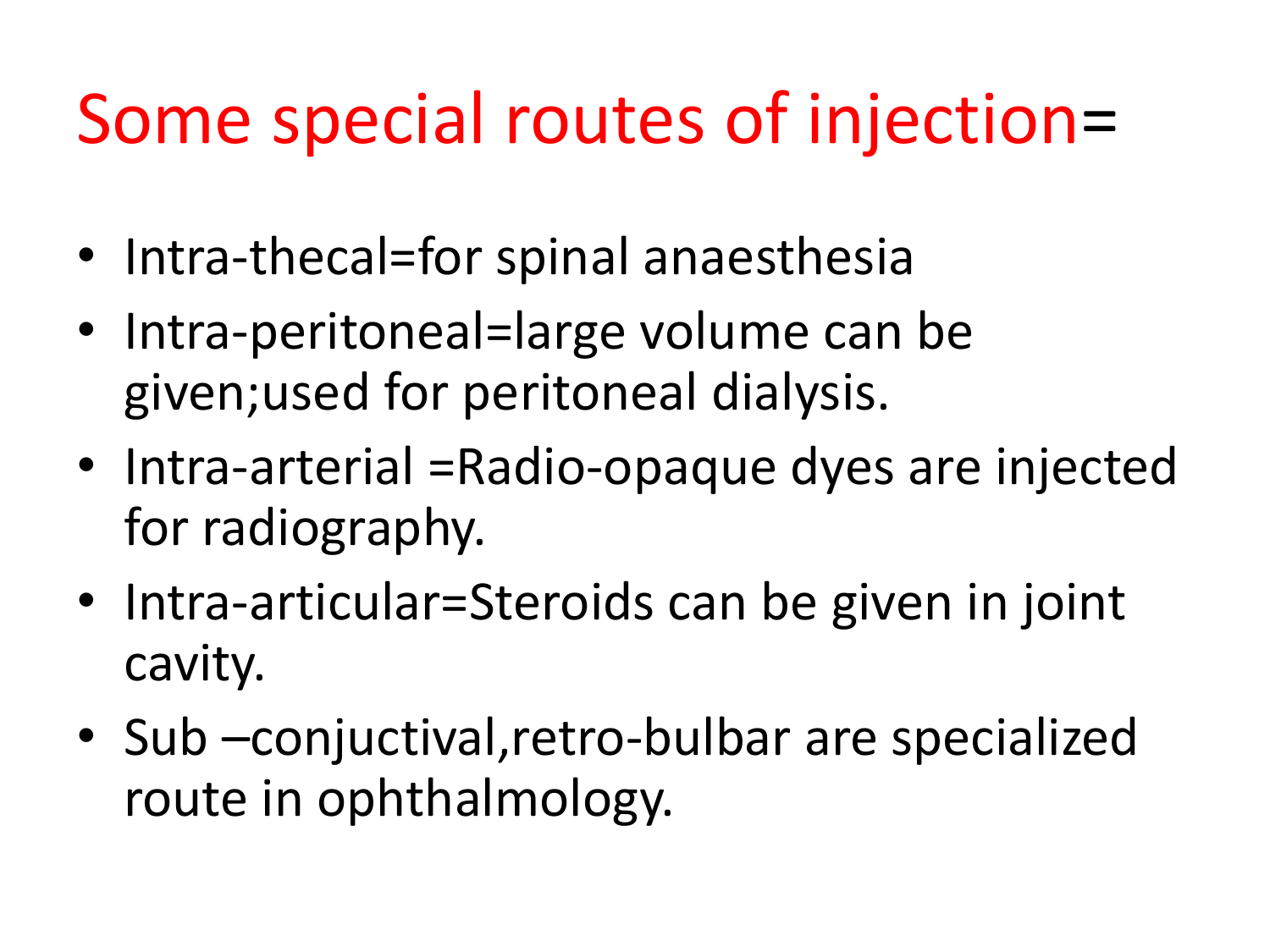# LOCAL (TROPICAL)APPLICATION=

- Application on the skin,mucous membrane or in body cavities for localized action is local application.
- Skin,mucous membrane including of the body cavities like mouth,vagina and rectum are common sites of local application.
- There is quick and localized action. As there is minimal systemic absorption chances of systemic unwanted effects are less.However,local irritaion may occur.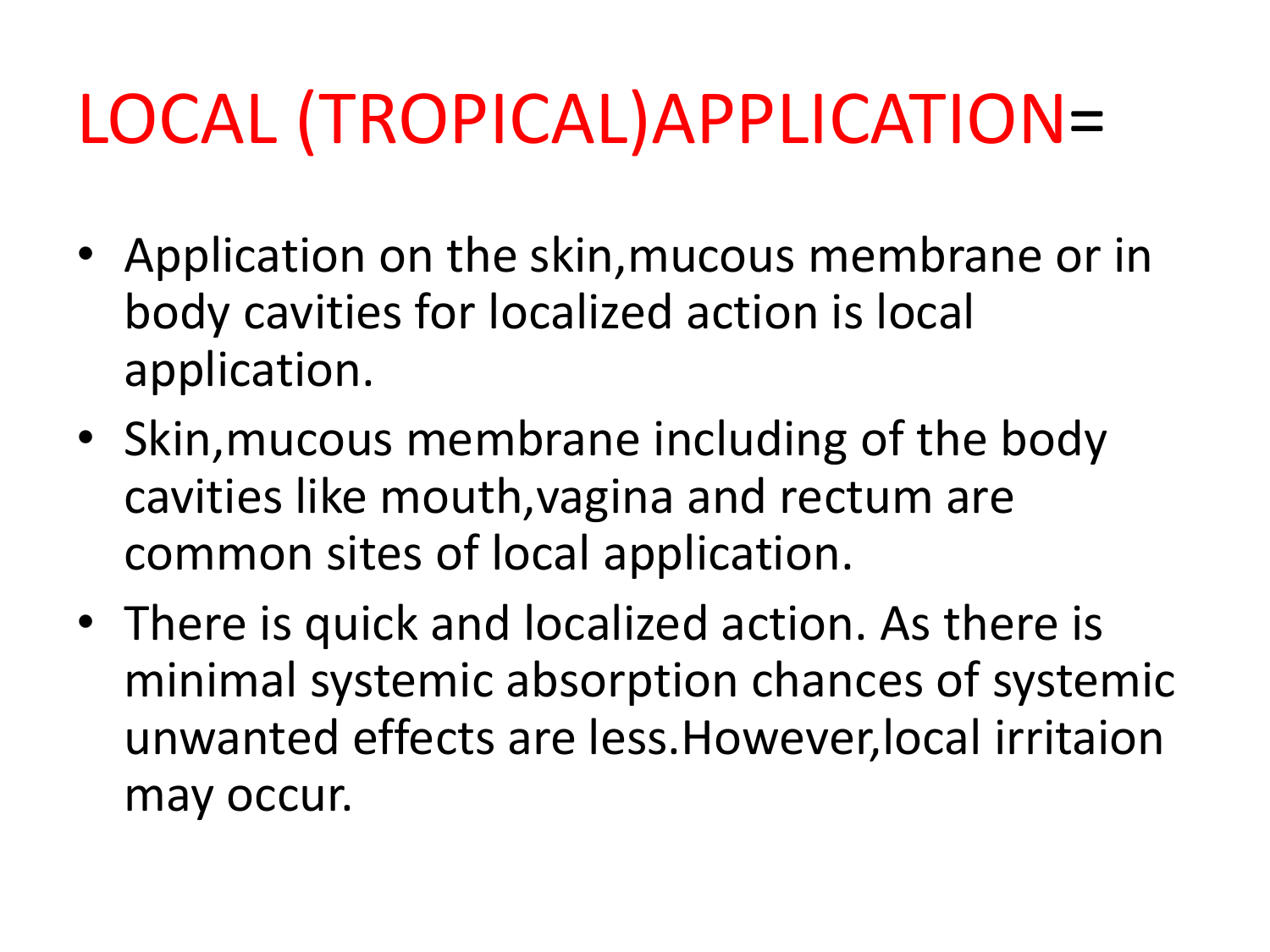#### INHALATION=

- By this route, the drug in the form of gas,volatile liquit,aerosols or fine powder are inhaled.
- They get absorbed and produce systemic effecs(general anaesthesia by halothane,isoflurane,oxygen correct hypoxia and carbon di oxide stimulates respiration and corrects pH balance).
- If drug is not absorbed it produces local effect in respiration tract without producing systemic(unwanted)effects.
- Action is expected to be quick.
- Anti-asthma drugs salbutamol,beclomethasone are commenly used by this route.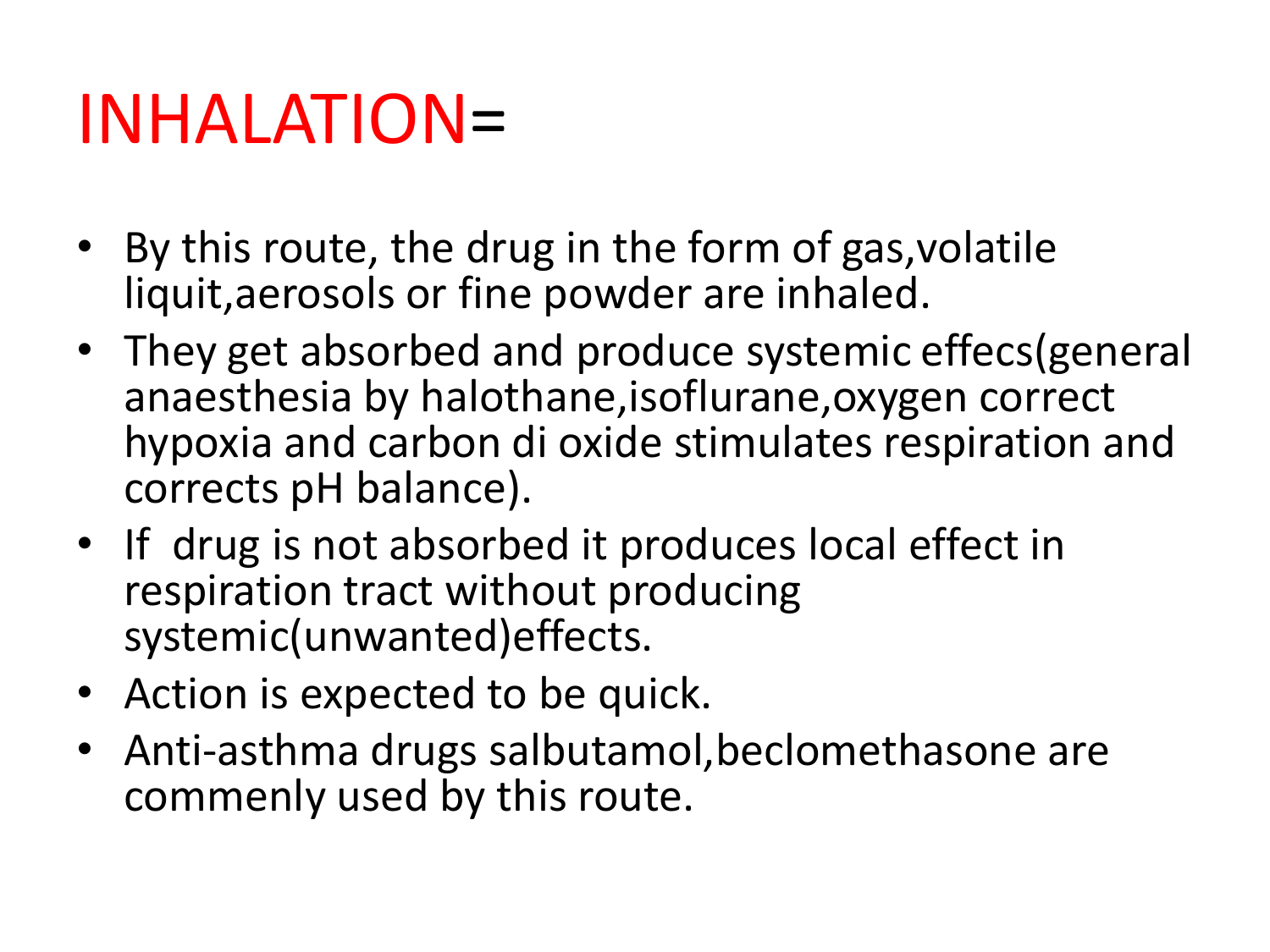### OTHER METHODS AND DEVICES OF DRUG DELIVERY=

- OCUSERT: Adevice place under eyelid,delivers pilocarpine continuously over a long time(seven days)for treatment of glaucoma.
- PROGESTASERT: It produce continuous release of progesterone for long period(a year) useful as intrauterine contraceptive.
- DRUG ELUTING STENTS:Metallic stents are covered with polymer containing drug;used in coronary angioplasty to reduce restenosis.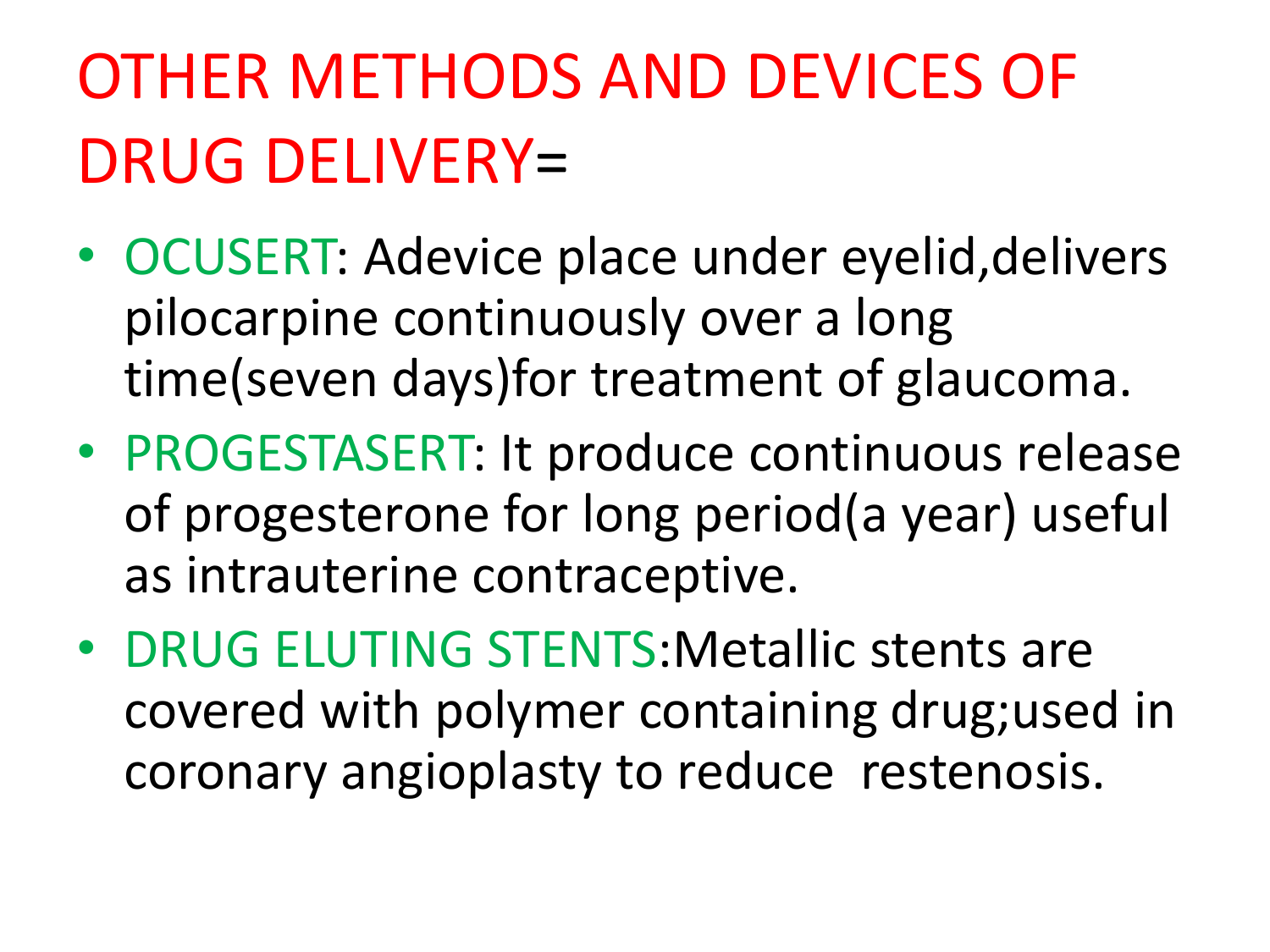- SUBCUTANEOUS IMPLANTS:Solid pellets or drug packed in a capsule of suitable material is implanted underneath the skin is one the new drug delivery systems.
- PRO-DRUG:The drug is administered In an inactive form.Inside the body, it is converted into an active compound.
- By use of pro-drug availability of the active drug is increased(talampicillin,bacampicillin leads to better avaibility of ampicillin)or its distribution to particular sites is increased(levodopa reaches to brain and converted to dopamine to be effective in parkinsons disease).
- TARGETED DELIVERY:It is a new advancement in drug delivery system.A cytotoxic drug is atteched to the monoclonal antibodies specific to cancer cell antigen;drug produces intense effect on cancer cells and general toxicity is very much reduced.
- Anti-cancer drugs and amphotericin B for kala-azar are ued in this manner.